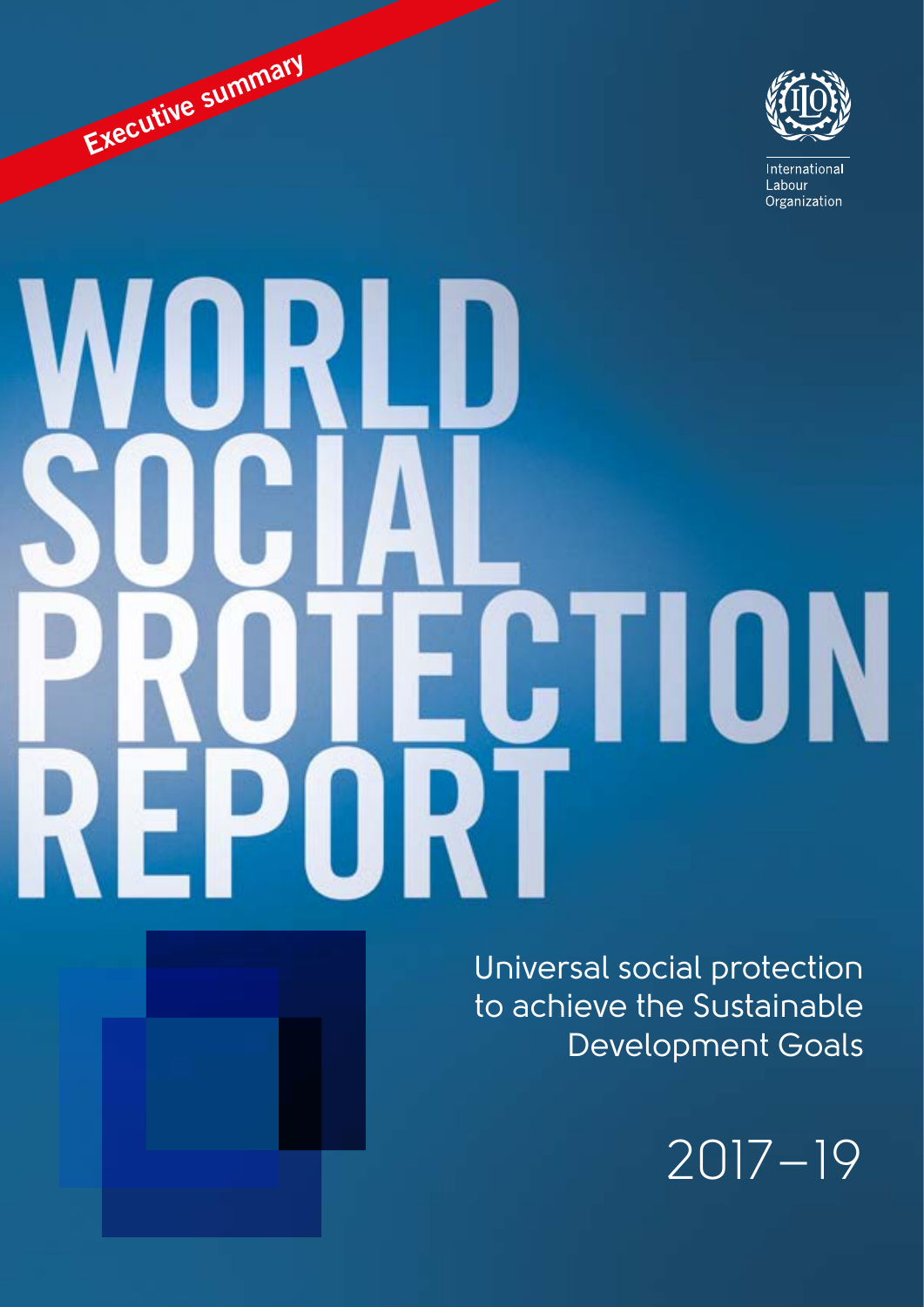Universal social protection to achieve the Sustainable Development Goals

# Executive summary

Social protection, or social security, is a human This ILO flagship report provides a global overview of  $\Gamma$  right and is defined as the set of policies and pro- recent trends in social protection systems, including socia **O**right and is defined as the set of policies and programmes designed to reduce and prevent poverty and vulnerability throughout the life cycle. Social protection includes benefits for children and families, maternity, unemployment, employment injury, sickness, old age, disability, survivors, as well as health protection. Social protection systems address all these policy areas by a mix of contributory schemes (social insurance) and non-contributory tax-financed benefits, including social assistance.

Social protection plays a key role in achieving sustainable development, promoting social justice and realizing the human right to social security for all. Thus, social protection policies are vital elements of national development strategies to reduce poverty and vulnerability across the life cycle and support inclusive and sustainable growth by raising household incomes, fostering productivity and human development, boosting domestic demand, facilitating structural transformation of the economy and promoting decent work.

The Sustainable Development Goals (SDGs) adopted at the United Nations General Assembly in 2015 reflect the joint commitment of countries to "implement nationally appropriate social protection systems for all, including floors" for reducing and preventing poverty (SDG 1.3). This commitment to universalism reaffirms the global agreement on the extension of social security achieved by the Social Protection Floors Recommendation No. 202, adopted in 2012 by the governments and workers' and employers' organizations from all countries.

This ILO flagship report provides a global overview of protection floors. It analyses the current state of social protection for children, for women and men of working age, and for older persons, following a life-cycle approach. Based on new data, the report offers a broad range of global, regional and country data on social protection coverage, benefits and public expenditures on social protection. It presents new estimates on effective social protection coverage for a comprehensive monitoring of social protection systems, including floors, thereby providing the 2015 baseline for the SDG indicator 1.3.1.

### Highlights:

- Despite significant progress in the extension of social protection in many parts of the world, the human right to social security is not yet a reality for a majority of the world's population. Only 45 per cent of the global population are effectively covered by at least one social protection benefit, while the remaining 55 per cent – as many as 4 billion people – are left unprotected (figure 1).
- ILO estimates also show that only 29 per cent of the global population are covered by comprehensive social security systems that include the full range of benefits, from child and family benefits to old-age pensions. Yet the large majority – 71 per cent, or 5.2 billion people – are not, or are only partially, protected.
- Coverage gaps are associated with a significant underinvestment in social protection, particularly in Africa, Asia and the Arab States (figure 2).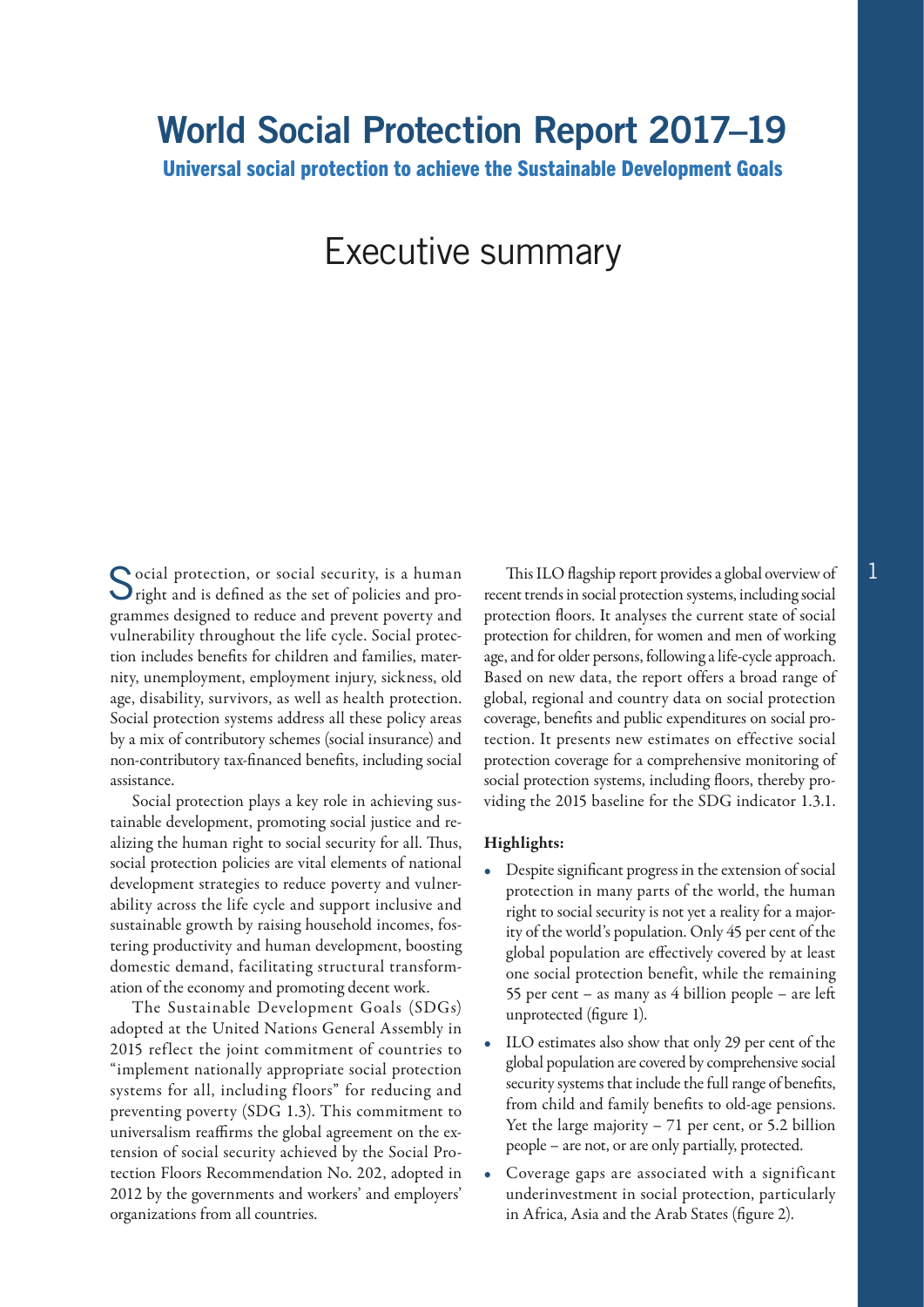

Figure 1. SDG indicator 1.3.1: Effective social protection coverage, global and regional estimates by population group (percentage)

Note: Population covered by at least one social protection benefit (effective coverage): Proportion of the total population receiving at least one contributory or non‑contributory cash benefit, or actively contributing to at least one social security scheme. Children: Ratio of children/households receiving child/family cash benefits to the total number of children/households with children.

Mothers with newborns: Ratio of women receiving maternity cash benefits to women giving birth in the same year. Persons with severe disabilities: Ratio of persons receiving disability cash benefits to the number of persons with severe disabilities.

Unemployed: Ratio of recipients of unemployment cash benefits to the number of unemployed persons.

Older persons: Ratio of persons above statutory retirement age receiving an old-age pension to the number of persons above statutory retirement age (including contributory and non-contributory).

Vulnerable persons covered by social assistance: Ratio of social assistance recipients to the total number of vulnerable persons (defined as all children plus adults not covered by contributory benefits and persons above retirement age not receiving contributory benefits (pensions)). Sources: ILO, World Social Protection Database, based on the Social Security Inquiry (SSI); ILOSTAT; national sources.



Figure 2. Public social protection expenditure, excluding health, latest available year (percentage of GDP)

Source: ILO, World Social Protection Database, based on SSI.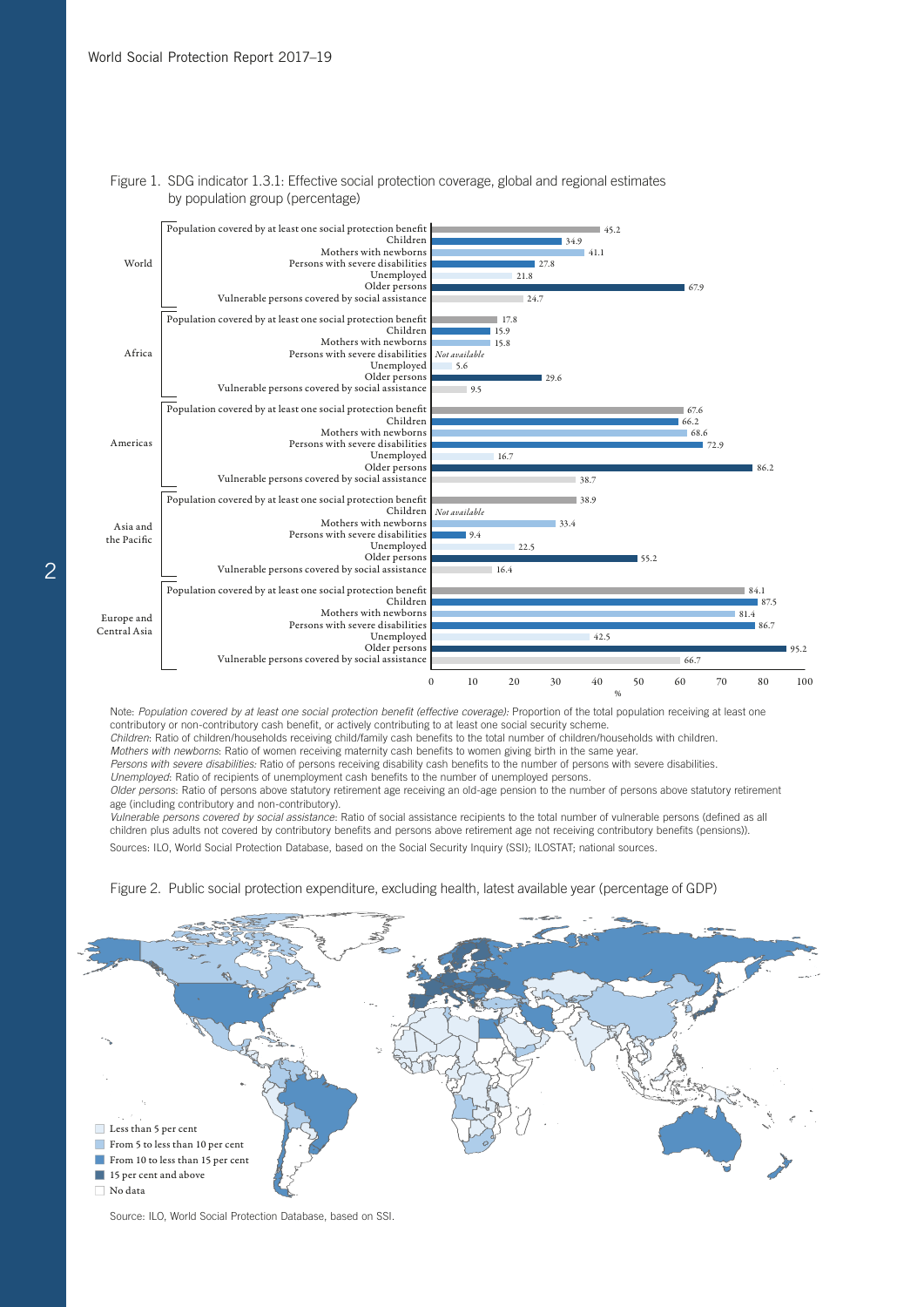- Lack of social protection leaves people vulnerable to poverty, inequality and social exclusion across the life cycle, thereby constituting a major obstacle to economic and social development.
- The SDGs call for universal social protection. In particular, countries have a responsibility to guarantee at least a basic level of social security – a social protection floor – for all, as part of their social protection systems. While many countries have already achieved universal protection, more efforts are needed to extend coverage and ensure adequate benefits.

#### Social protection for children

Transfers for children and families, in cash or in kind, are critical for realizing children's rights by preventing them from falling into poverty, preventing child mortality, contributing to their healthy development and well-being, improving their access to essential goods and services, and reducing child labour. Social protection thus ensures that children can realize their full potential and enjoy an adequate standard of living.

#### Highlights:

- Only 35 per cent of children worldwide enjoy effective access to social protection, albeit with significant regional disparities. Almost two-thirds of children globally – 1.3 billion children – are not covered, most of them living in Africa and Asia.
- On average, 1.1 per cent of GDP is spent on child and family benefits for children aged 0–14, pointing to a significant underinvestment in children, which affects not only the children's overall well-being and long-term development, but also the future economic and social development of the countries they live in.
- Cash transfers for children have expanded in lowand middle-income countries over the past decades, with a number of countries reaching universal social protection coverage of children (e.g. Argentina, Brazil, Chile and Mongolia). However, coverage and benefit levels remain insufficient in many countries.
- A number of countries reduce social protection for children in the wake of fiscal consolidation policies, often narrow-targeting child benefits to the poor and leaving many vulnerable children without adequate protection. Efforts are required to step up

measures to adequately address the needs of children and families, extending coverage and benefits in accordance with SDG 1.3.

# Social protection for women and men of working age: maternity and disability benefits, employment injury protection, unemployment support

Social protection plays a key role in ensuring income security for women and men of working age, in the form of maternity protection, unemployment support, employment injury protection, and disability benefits. These schemes contribute to smooth incomes and aggregate demand, enhance human capital, and promote decent and productive employment. Social protection also facilitates structural change within economies and labour markets, and contributes to inclusive and sustainable growth.

#### Highlights:

- Social protection coverage for persons of working age is still limited. Despite the positive developmental impacts of supporting childbearing women, only 41.1 per cent of mothers with newborns receive a maternity benefit, while 83 million new mothers remain uncovered.
- As only 21.8 per cent of unemployed workers are covered by unemployment benefits, 152 million unemployed workers remain without coverage.
- Only a minority of the global labour force have effective access to employment injury protection.
- New ILO data also show that only 27.8 per cent of persons with severe disabilities worldwide receive a disability benefit.
- Expenditure estimates show that worldwide only 3.2 per cent of GDP is spent on public social protection to ensure income security for persons of working age, although they constitute a large proportion of the global population.
- Effective universal maternity coverage has been achieved in Ukraine and Uruguay, and other developing countries such as Argentina, Colombia, Mongolia and South Africa have made significant progress. Additionally, Brazil, Chile and Mongolia have universal disability benefit programmes in place. However, significant coverage and adequacy gaps remain in many countries.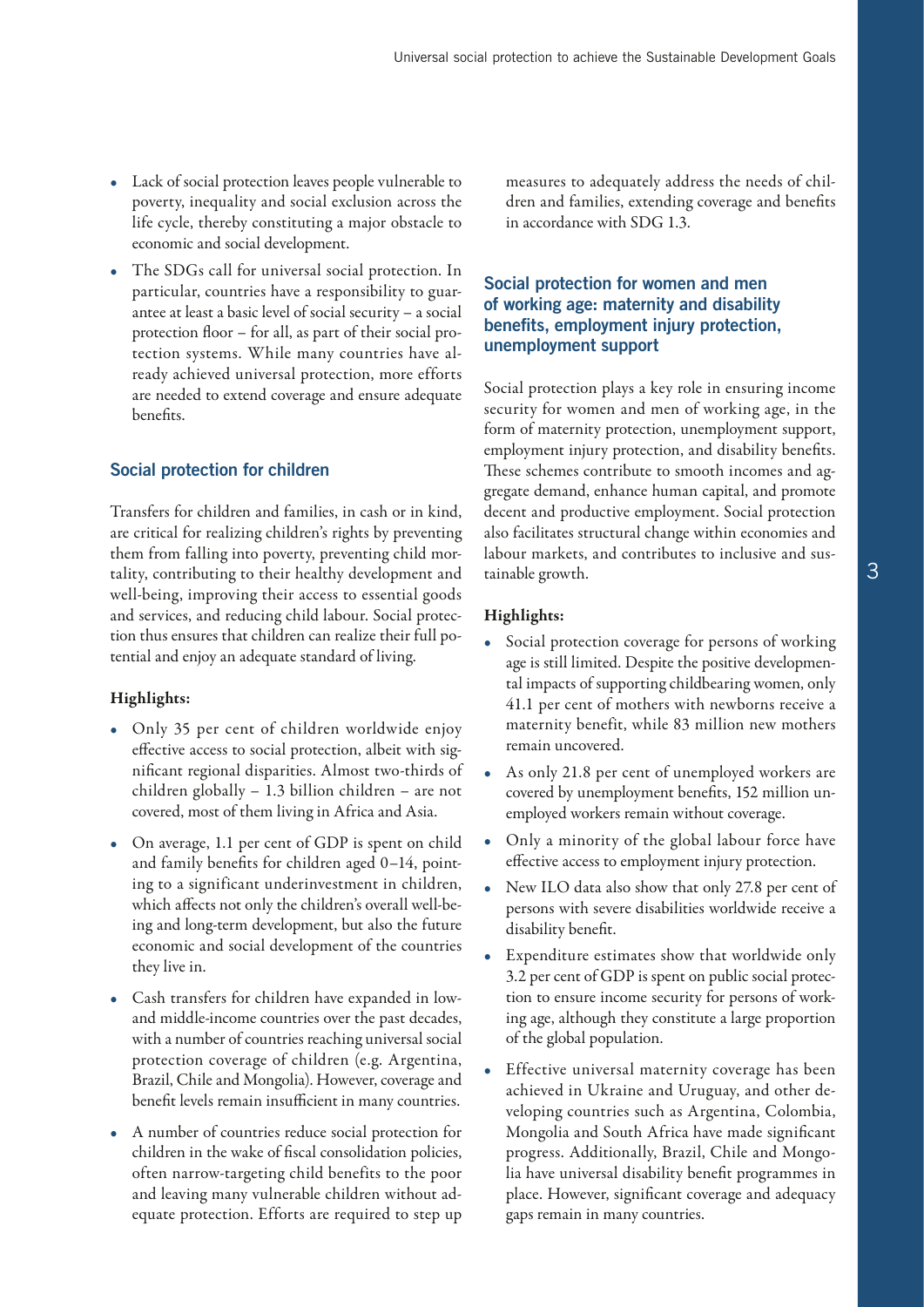- A number of countries are scaling down protection for men and women of working age as part of fiscal consolidation or austerity policies, narrow-targeting benefits to the poor and leaving many persons unprotected, at a time when social protection is most needed.
- In light of the recent labour market and employment challenges, such as persistent unemployment and underemployment, the prevalence of precarious and informal employment as well as the rise of working poverty, social protection systems, including floors, are essential policies to ensure adequate income security and decent work, particularly where they are well coordinated with employment, wage and tax policies.

#### Social protection for older women and men

Pensions for older women and men are the most widespread form of social protection in the world, and a key element in SDG 1.3.

#### Highlights:

- Worldwide, 68 per cent of people above retirement age receive an old-age pension, which is associated with the expansion of both non-contributory and contributory pensions in many middle- and lowincome countries.
- A number of countries have achieved universal pension coverage, including Argentina, Belarus, the Plurinational State of Bolivia, Botswana, Cabo Verde, China, Georgia, Kyrgyzstan, Lesotho, Maldives, Mauritius, Mongolia, Namibia, Seychelles, South Africa, Swaziland, Timor-Leste, Trinidad and Tobago, Ukraine, Uzbekistan and Zanzibar (United Republic of Tanzania). Other developing countries, such as Azerbaijan, Armenia, Brazil, Chile, Kazakhstan, Thailand and Uruguay are close to universal coverage.
- However, benefit levels are often low and not sufficient to push older persons out of poverty. The adequacy of pension benefits remains a challenge in many countries.
- Expenditures on pensions and other benefits for older persons account for 6.9 per cent of GDP on average, with large variations across regions.
- Fiscal consolidation or austerity pressures in many countries continue to jeopardize the long-term

adequacy of pensions; it is necessary to maintain a good balance between sustainability and adequacy in the context of ageing populations.

• A noticeable trend is the reversal of pension privatizations: privatization policies did not deliver the expected results and countries like Argentina, the Plurinational State of Bolivia, Hungary, Kazakhstan and Poland are returning to public solidaritybased systems.

#### Towards universal health coverage

Universal health coverage, providing effective access to at least essential health care including long-term care, is key to achieving the SDGs, particularly SDG 3.

#### Highlights:

- ILO estimates show that the right to health is not yet a reality in many parts of the world, especially in rural areas where 56 per cent of the population lack health coverage as compared to 22 per cent in urban areas.
- An estimated 10 million health workers are needed to achieve universal health coverage and ensure human security, including from highly infectious diseases like Ebola. The shortfall of 7 million skilled health workers in rural areas as well as high deficits in per capita health spending add to these rural–urban inequities. Ensuring equity in access to quality care and solidarity in financing is central to extending health protection.
- Long-term care (LTC) is mostly needed by older persons with limited ability to care for themselves due to physical or mental conditions. Currently, more than 48 per cent of the world's population live in countries which do not provide any LTC protection to older persons, with women disproportionately affected. Another 46.3 per cent of the older global population are largely excluded from LTC due to narrow means-testing regulations that require older persons to be poor to become eligible for LTC services. Only 5.6 per cent of the global population live in countries that provide LTC coverage based on national legislation to the whole population.
- Given ageing populations, LTC needs to be properly addressed by public policies. Currently, an estimated global 57 million unpaid "voluntary" workers are filling in the LTC workforce gap and carry out the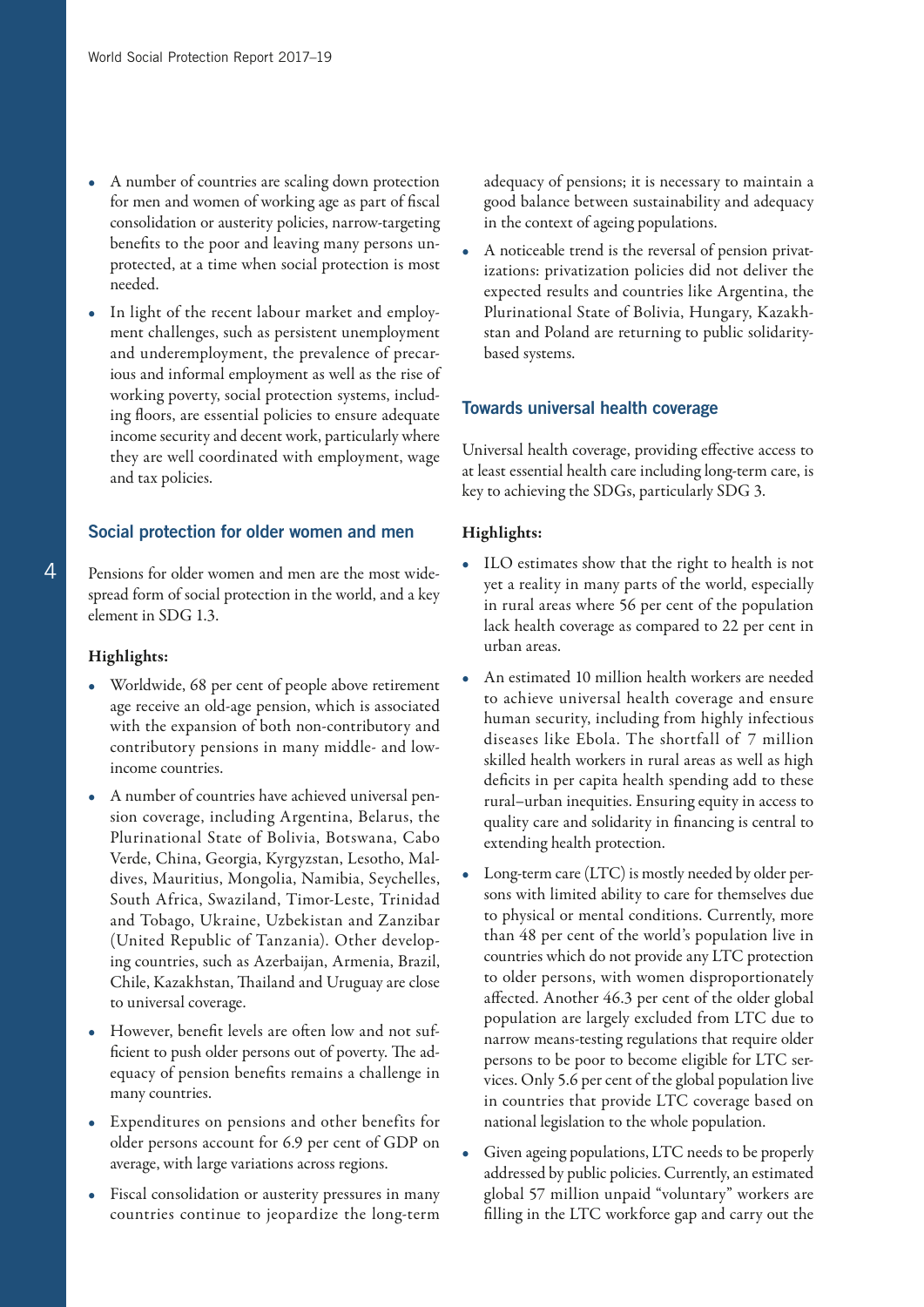bulk of this work; many of them are women who have to provide informal care for family members.

• Care services can generate millions of jobs to address the shortage of skilled care workers, estimated at 13.6 million globally. Efforts are needed to improve working conditions for many health and care workers, including labour rights and adequate compensation, to transform unpaid work into decent jobs and contribute to full employment and inclusive growth.

# Monitoring progress in social protection: Regional trends

Observed trends in social protection coverage (SDG indicator 1.3.1) vary substantially across regions and even between countries within the same region.

- In Africa, despite significant progress in the extension of social protection coverage, only 17.8 per cent of the population receive at least one social protection cash benefit, with significant variation across countries. Owing to greater efforts towards extending old-age protection, 29.6 per cent of Africa's older population now receive a pension. Countries such as Botswana, Cabo Verde, Lesotho, Mauritius and Namibia have reached, or approached, universal pension coverage. However, significant coverage gaps remain with respect to children, mothers with newborns, unemployed workers, persons with disabilities as well as vulnerable populations. The development of social protection floors is therefore an urgent priority in Africa.
- In the Americas, 67.6 per cent of the population are effectively covered by at least one social protection cash benefit, primarily as a result of the extension of social protection systems over recent decades. More than two-thirds of children, pregnant women and mothers of newborns, as well as older persons, are covered by social protection cash benefits, yet larger gaps exist for disability and unemployment benefits. Some countries have successfully achieved universal or near-universal coverage of children (Argentina, Brazil, Chile), mothers with newborns (Canada, Uruguay), persons with disabilities (Brazil, Chile, Uruguay, United States) and older persons (Argentina, Plurinational State of Bolivia, Canada, Trinidad and Tobago, United States). However, countries in the region need to intensify efforts to close coverage gaps, reinforce

social protection floors and enhance the adequacy of benefits.

- In the Arab States, the lack of data allows only a partial assessment of effective social protection coverage. Coverage for old-age pensions is limited, estimated at 27.4 per cent, and is expected to persist due to the low share (32.9 per cent) of active contributors in the total labour force. Positive achievements in the region include the introduction of a social insurance scheme for private sector workers in the Occupied Palestinian Territory, the establishment of unemployment insurance schemes in Bahrain, Kuwait and Saudi Arabia, and enhanced coverage for maternity protection in Jordan and Iraq. Extending social protection floors to vulnerable groups remains central in the region, especially in light of large social needs and high informal employment in some countries.
- In the Asia and Pacific region, only 38.9 per cent of the population are effectively covered by at least one social protection cash benefit, although significant progress has been made in strengthening social protection systems and building social protection floors. Large coverage gaps remain in the areas of child and family benefits, maternity protection, unemployment protection and disability benefits. It is however worth noting that some countries have achieved universal coverage of children (Australia, Mongolia); others have extended maternity protection coverage (Bangladesh, India, Mongolia), or introduced non-contributory pension schemes to achieve universal coverage for older persons (China, Mongolia, New Zealand, Timor-Leste); yet adequacy of benefits remains a concern.
- In Europe and Central Asia, given relatively comprehensive and mature social protection systems, including floors, 84.1 per cent of the region's population have access to at least one cash social protection benefit. Regional coverage estimates exceed 80 per cent for child and family benefits, maternity cash benefits, disability benefits and old-age pensions, with several countries reaching universal coverage. However, there are concerns regarding persistent coverage gaps in the areas of maternity and unemployment protection, as well as regarding the adequacy of pensions and other social protection benefits in the light of demographic change and short-term austerity fiscal pressures.